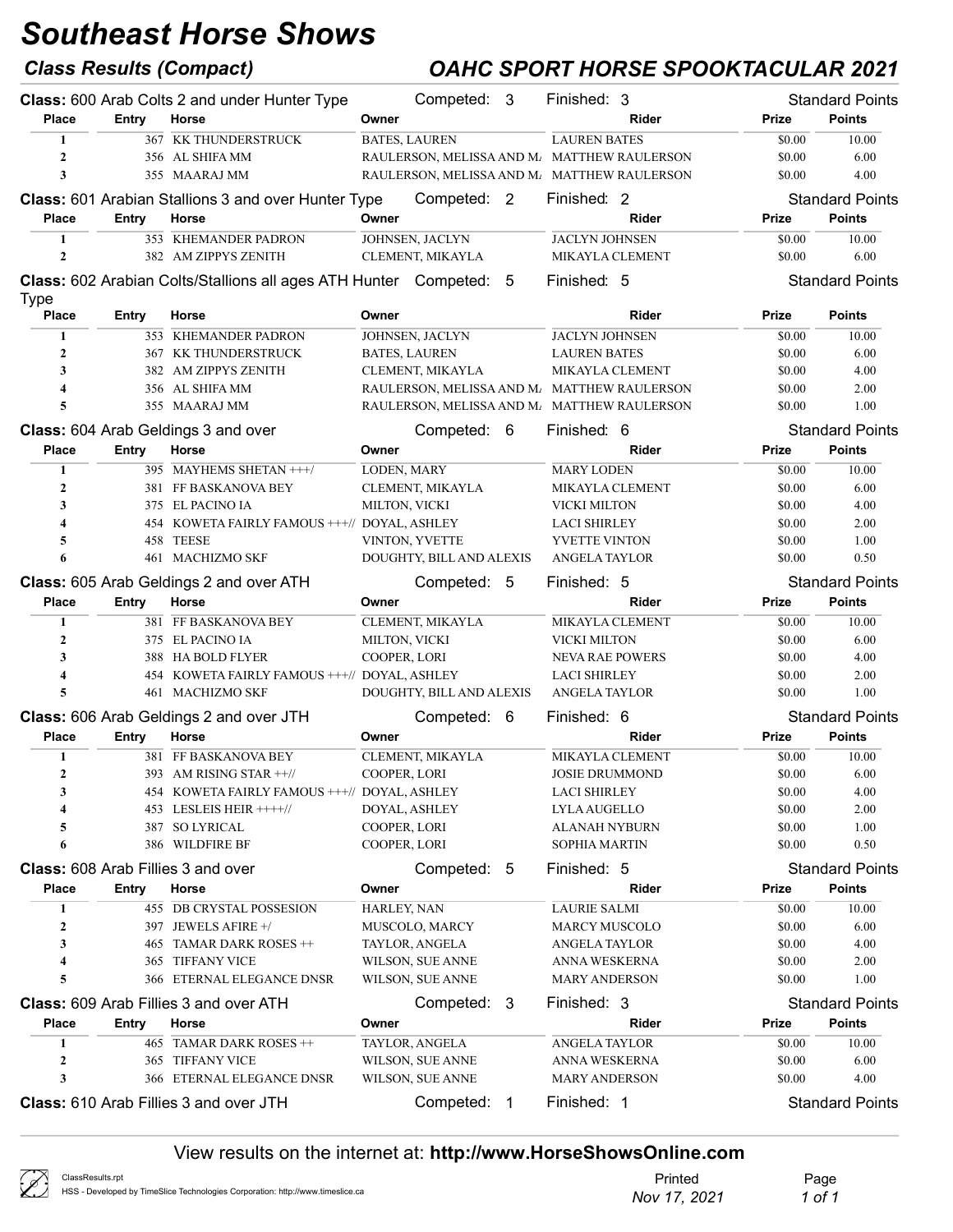## Class Results (Compact) OAHC SPORT HORSE SPOOKTACULAR 2021

|                         |              | Class: 610 Arab Fillies 3 and over JTH                       | Competed: 1                         | Finished: 1                                                        |                  | <b>Standard Points</b> |
|-------------------------|--------------|--------------------------------------------------------------|-------------------------------------|--------------------------------------------------------------------|------------------|------------------------|
| <b>Place</b>            | Entry        | Horse                                                        | Owner                               | Rider                                                              | Prize            | <b>Points</b>          |
| 1                       |              | 384 SWEET SOUL SISTER                                        | COOPER, LORI                        | OLIVIA BUHLER-LIEBERMAN                                            | \$0.00           | 10.00                  |
|                         |              | Class: 615 H/A/Arab Geldings 3 and over                      | Competed: 4                         | Finished: 4                                                        |                  | <b>Standard Points</b> |
| <b>Place</b>            | Entry        | Horse                                                        | Owner                               | Rider                                                              | Prize            | <b>Points</b>          |
| $\mathbf{1}$            |              | 394 SAS LOVE COMMANDER ++                                    | CARLSON, CANDACE AND MIC MARY LODEN |                                                                    | \$0.00           | 10.00                  |
| $\mathbf{2}$            |              | 452 HAVE ENOUGH ++++//                                       | GORDON, LAURA                       | <b>LACI SHIRLEY</b>                                                | \$0.00           | 6.00                   |
| 3                       |              | 451 HAVE ANOTHER ++++//                                      | GORDON, LAURA                       | <b>LACI SHIRLEY</b>                                                | \$0.00           | 4.00                   |
| $\overline{\mathbf{4}}$ |              | 456 WASNT ME                                                 | <b>SCHROEDER, JOCYE</b>             | <b>CARLI MARASCO</b>                                               | \$0.00           | 2.00                   |
|                         |              | Class: 616 H/A/Arab Geldings all ages ATH                    | Competed: 4                         | Finished: 4                                                        |                  | <b>Standard Points</b> |
| <b>Place</b>            | <b>Entry</b> | Horse                                                        | Owner                               | Rider                                                              | Prize            | <b>Points</b>          |
| 1                       |              | 458 TEESE                                                    | VINTON, YVETTE                      | <b>YVETTE VINTON</b>                                               | \$0.00           | 10.00                  |
| $\boldsymbol{2}$        |              | 452 HAVE ENOUGH ++++//                                       | GORDON, LAURA                       | <b>LACI SHIRLEY</b>                                                | \$0.00           | 6.00                   |
| 3                       |              | 451 HAVE ANOTHER ++++//                                      | GORDON, LAURA                       | <b>LACI SHIRLEY</b>                                                | \$0.00           | 4.00                   |
| $\overline{\mathbf{4}}$ |              | 359 EQ MAGNUM CHARMN EDGE                                    | KETZNER, WENDY                      | WENDY KETZNER                                                      | \$0.00           | 2.00                   |
|                         |              | Class: 617 H/A/Arab Geldings all ages JTH                    | Competed: 5                         | Finished: 5                                                        |                  | <b>Standard Points</b> |
| <b>Place</b>            | Entry        | Horse                                                        | Owner                               | Rider                                                              | Prize            | <b>Points</b>          |
| $\mathbf{1}$            |              | 452 HAVE ENOUGH + + + + //                                   | <b>GORDON, LAURA</b>                | <b>LACI SHIRLEY</b>                                                | \$0.00           | 10.00                  |
| $\mathbf{2}$            |              | 383 LF BRIGHT FINALE                                         | COOPER, LORI                        | OLIVIA BUHLER-LIEBERMAN                                            | \$0.00           | 6.00                   |
| 3                       |              | 392 RESILIENT                                                | COOPER, LORI                        | VICTORIA REYNOLDS                                                  | \$0.00           | 4.00                   |
| $\overline{\mathbf{4}}$ |              | 451 HAVE ANOTHER ++++//                                      | <b>GORDON, LAURA</b>                | <b>LACI SHIRLEY</b>                                                | \$0.00           | 2.00                   |
| 5                       |              | 391 GIANNIS BLAZIN LEGACY+++/ COOPER, LORI                   |                                     | <b>CALEIGH COLEMAN</b>                                             | \$0.00           | 1.00                   |
|                         |              | <b>Class:</b> 619 H/A/Arab Fillies 3 and over                | Competed: 4                         | Finished: 4                                                        |                  | <b>Standard Points</b> |
| <b>Place</b>            | Entry        | Horse                                                        | Owner                               | Rider                                                              | Prize            | <b>Points</b>          |
| 1                       |              | 463 TOPP SHELF                                               | DOUGHTY, BILL AND ALEXIS            | <b>ANGELA TAYLOR</b>                                               | \$0.00           | 10.00                  |
| $\mathbf{2}$            |              | 368 CC SINATRAS GIRL                                         | <b>BATES, LAUREN</b>                | <b>LAUREN BATES</b>                                                | \$0.00           | 6.00                   |
| 3                       |              | 379 UFORIC STORM                                             | PARKER, JAMIE                       | <b>BRIANNA SOLITRO</b>                                             | \$0.00           | 4.00                   |
| $\overline{\mathbf{4}}$ |              | 377 HS PENNIESFROMHEAVEN ++++ PARKER, JAMIE                  |                                     | <b>BRIANNA SOLITRO</b>                                             | \$0.00           | 2.00                   |
|                         |              | Class: 620 H/A/Arab Mares all ages ATH                       | Competed: 4                         | Finished: 4                                                        |                  | <b>Standard Points</b> |
| <b>Place</b>            | Entry        | Horse                                                        | Owner                               | Rider                                                              | Prize            | <b>Points</b>          |
| 1                       |              | 379 UFORIC STORM                                             | PARKER, JAMIE                       | <b>BRIANNA SOLITRO</b>                                             | \$0.00           | 10.00                  |
| $\mathbf{2}$            |              | 368 CC SINATRAS GIRL                                         | <b>BATES, LAUREN</b>                | <b>LAUREN BATES</b>                                                | \$0.00           | 6.00                   |
| 3                       |              |                                                              |                                     |                                                                    |                  |                        |
|                         |              | 463 TOPP SHELF                                               | DOUGHTY, BILL AND ALEXIS            | <b>ANGELA TAYLOR</b>                                               | \$0.00           | 4.00                   |
| $\overline{\mathbf{4}}$ |              | 377 HS PENNIESFROMHEAVEN ++++ PARKER, JAMIE                  |                                     | <b>BRIANNA SOLITRO</b>                                             | \$0.00           | 2.00                   |
|                         |              |                                                              | Competed: 2                         | Finished: 2                                                        |                  | <b>Standard Points</b> |
| <b>Place</b>            | Entry Horse  | Class: 621 H/A/Arab Mares all ages JTH                       | Owner                               | Rider                                                              | <b>Prize</b>     | <b>Points</b>          |
| 1                       |              | 377 HS PENNIESFROMHEAVEN ++++ PARKER, JAMIE                  |                                     | <b>BRIANNA SOLITRO</b>                                             | \$0.00           | 10.00                  |
| $\boldsymbol{2}$        |              | 379 UFORIC STORM                                             | PARKER, JAMIE                       | <b>BRIANNA SOLITRO</b>                                             | \$0.00           | 6.00                   |
|                         |              |                                                              | Competed: 3                         | Finished: 3                                                        |                  | <b>Standard Points</b> |
| <b>Place</b>            | Entry        | <b>Class: 622 Opportunity SH in Hand Open Breed</b><br>Horse |                                     | Rider                                                              | Prize            | <b>Points</b>          |
| 1                       |              | 459 SOMETHING WICKED                                         | Owner                               | MADELINE DOOLEY                                                    | \$0.00           | 10.00                  |
| 2                       |              | 369 DUCHESS                                                  | HEATON, SAMANTHA<br>SHARP, TAMMY    | <b>SIERRA SHARP</b>                                                | \$0.00           | 6.00                   |
| 3                       |              | 385 CS PAINTED PRINCE                                        | COOPER, LORI                        | <b>CASSIDY TARAFA</b>                                              | \$0.00           | 4.00                   |
|                         |              |                                                              |                                     |                                                                    |                  |                        |
|                         |              | Class: 623 Arab/HA/AA SHIH SHowmanship ATR                   | Competed: 3                         | Finished: 2                                                        |                  | <b>Standard Points</b> |
| Place                   | Entry        | Horse                                                        | Owner                               | Rider                                                              | Prize            | <b>Points</b>          |
| 1<br>$\mathbf{2}$       |              | 353 KHEMANDER PADRON                                         | JOHNSEN, JACLYN                     | <b>JACLYN JOHNSEN</b>                                              | \$0.00           | 10.00                  |
|                         |              | 377 HS PENNIESFROMHEAVEN ++++ PARKER, JAMIE                  |                                     | <b>BRIANNA SOLITRO</b>                                             | \$0.00           | 6.00                   |
|                         |              | <b>Class: 700 Arabian Colts 2 and under Dressage Type</b>    | Competed: 3                         | Finished: 3                                                        |                  | <b>Standard Points</b> |
| Place                   | Entry        | Horse                                                        | Owner                               | Rider                                                              | <b>Prize</b>     | <b>Points</b>          |
| 1                       |              | 355 MAARAJ MM                                                |                                     | RAULERSON, MELISSA AND M. MATTHEW RAULERSON                        | \$0.00           | 10.00                  |
| 2<br>3                  |              | 356 AL SHIFA MM<br>367 KK THUNDERSTRUCK                      | <b>BATES, LAUREN</b>                | RAULERSON, MELISSA AND M. MATTHEW RAULERSON<br><b>LAUREN BATES</b> | \$0.00<br>\$0.00 | 6.00<br>4.00           |

| ClassResults.rpt<br>HSS - Developed by TimeSlice Technologies Corporation: http://www.timeslice.ca | Printed<br>Nov 17, 2021 | Page<br>_1 of 1 |
|----------------------------------------------------------------------------------------------------|-------------------------|-----------------|
|----------------------------------------------------------------------------------------------------|-------------------------|-----------------|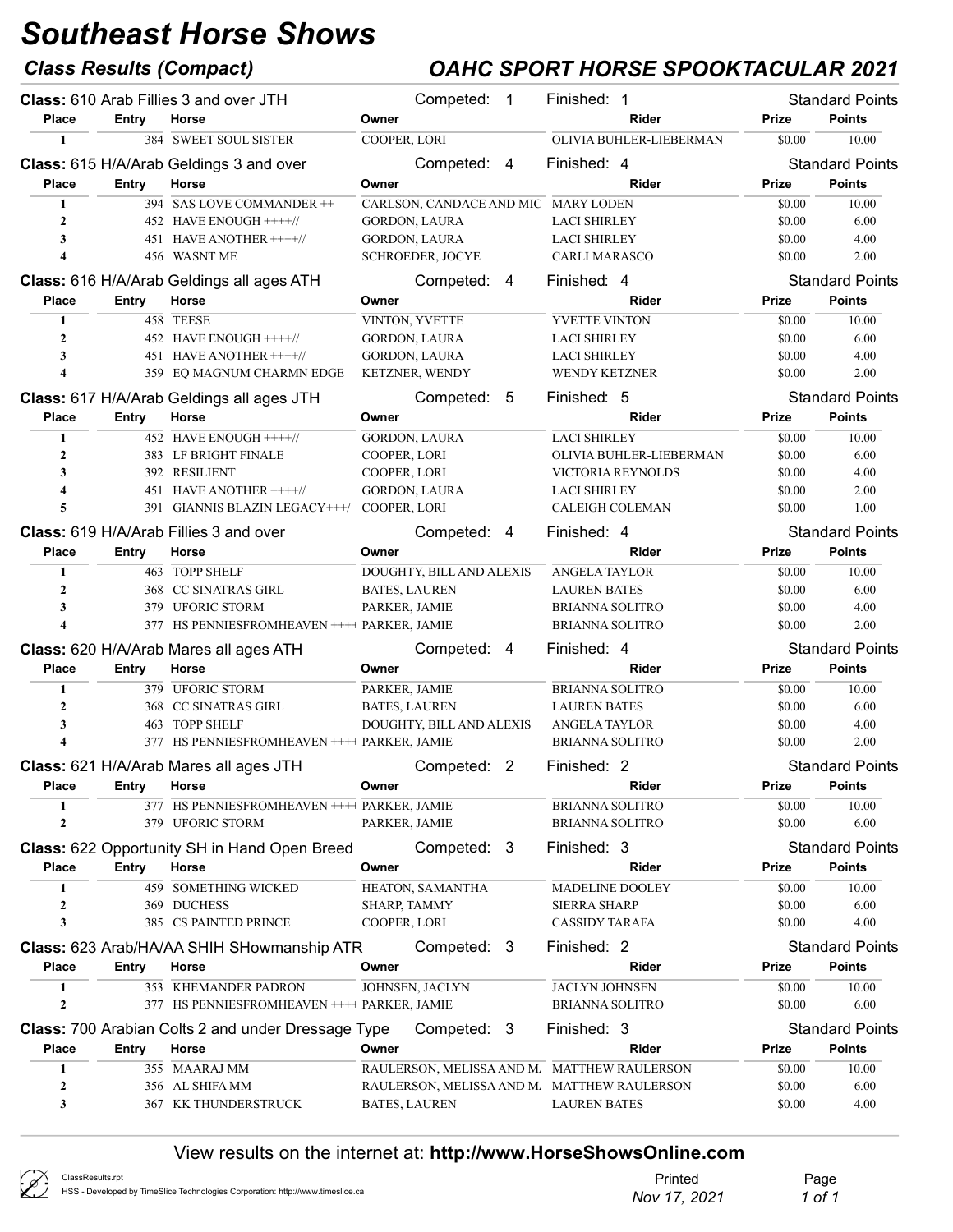## Class Results (Compact) OAHC SPORT HORSE SPOOKTACULAR 2021

|                               |              | <b>Class: 701 Arabian Colts3 and over Dressage Type</b>                 |                                     | Competed: 2 | Finished: 2            |                         |        | <b>Standard Points</b> |
|-------------------------------|--------------|-------------------------------------------------------------------------|-------------------------------------|-------------|------------------------|-------------------------|--------|------------------------|
| <b>Place</b>                  | Entry        | Horse                                                                   | Owner                               |             |                        | Rider                   | Prize  | <b>Points</b>          |
| $\mathbf{1}$                  |              | 353 KHEMANDER PADRON                                                    | JOHNSEN, JACLYN                     |             | <b>JACLYN JOHNSEN</b>  |                         | \$0.00 | 10.00                  |
| $\mathbf{2}$                  |              | 382 AM ZIPPYS ZENITH                                                    | CLEMENT, MIKAYLA                    |             | MIKAYLA CLEMENT        |                         | \$0.00 | 6.00                   |
|                               |              | Class: 702 Arabian Colts/Stallions all ages ATH                         | Competed:                           | - 5         | Finished: 3            |                         |        | <b>Standard Points</b> |
| Dressage Type<br><b>Place</b> | Entry        | Horse                                                                   | Owner                               |             |                        | Rider                   | Prize  | <b>Points</b>          |
| 1                             |              | 353 KHEMANDER PADRON                                                    | JOHNSEN, JACLYN                     |             | <b>JACLYN JOHNSEN</b>  |                         | \$0.00 | 10.00                  |
| $\overline{2}$                |              | 367 KK THUNDERSTRUCK                                                    | <b>BATES, LAUREN</b>                |             | <b>LAUREN BATES</b>    |                         | \$0.00 | 6.00                   |
| 3                             |              | 382 AM ZIPPYS ZENITH                                                    | CLEMENT, MIKAYLA                    |             | MIKAYLA CLEMENT        |                         | \$0.00 | 4.00                   |
|                               |              | <b>Class: 704 Arabian Geldings 3 and over Dressage Type Competed: 5</b> |                                     |             | Finished: 4            |                         |        | <b>Standard Points</b> |
| <b>Place</b>                  | Entry        | Horse                                                                   | Owner                               |             |                        | Rider                   | Prize  | <b>Points</b>          |
| $\mathbf{1}$                  |              | 372 AJS STARGAZER                                                       | ROGERS, HEIDI                       |             | <b>HEIDI ROGERS</b>    |                         | \$0.00 | 10.00                  |
| $\overline{2}$                |              | 454 KOWETA FAIRLY FAMOUS +++// DOYAL, ASHLEY                            |                                     |             | <b>LACI SHIRLEY</b>    |                         | \$0.00 | 6.00                   |
| 3                             |              | 395 MAYHEMS SHETAN +++/                                                 | LODEN, MARY                         |             | <b>MARY LODEN</b>      |                         | \$0.00 | 4.00                   |
| 4                             |              | 381 FF BASKANOVA BEY                                                    | CLEMENT, MIKAYLA                    |             | MIKAYLA CLEMENT        |                         | \$0.00 | 2.00                   |
| <b>Type</b>                   |              | <b>Class: 705 Arabian Geldings 2 &amp; over ATH Dressage</b>            |                                     | Competed: 6 | Finished: 5            |                         |        | <b>Standard Points</b> |
| Place                         | <b>Entry</b> | Horse                                                                   | Owner                               |             |                        | Rider                   | Prize  | <b>Points</b>          |
| 1                             |              | 363 SRC VINCENZO +                                                      | STALKER, HEATHER                    |             | <b>HEATHER STALKER</b> |                         | \$0.00 | 10.00                  |
| $\mathbf{2}$                  |              | 454 KOWETA FAIRLY FAMOUS +++// DOYAL, ASHLEY                            |                                     |             | <b>LACI SHIRLEY</b>    |                         | \$0.00 | 6.00                   |
| 3                             |              | 381 FF BASKANOVA BEY                                                    | CLEMENT, MIKAYLA                    |             | MIKAYLA CLEMENT        |                         | \$0.00 | 4.00                   |
| 4                             |              | 372 AJS STARGAZER                                                       | ROGERS, HEIDI                       |             | <b>HEIDI ROGERS</b>    |                         | \$0.00 | 2.00                   |
| 5                             |              | 388 HA BOLD FLYER                                                       | COOPER, LORI                        |             | <b>NEVA RAE POWERS</b> |                         | \$0.00 | 1.00                   |
|                               |              | <b>Class: 706 Arabian Geldings 2 &amp; over JTH Dressage</b>            |                                     | Competed: 6 | Finished: 6            |                         |        | <b>Standard Points</b> |
| <b>Type</b><br><b>Place</b>   | Entry        | Horse                                                                   | Owner                               |             |                        | Rider                   | Prize  | <b>Points</b>          |
| 1                             |              | 454 KOWETA FAIRLY FAMOUS +++// DOYAL, ASHLEY                            |                                     |             | <b>LACI SHIRLEY</b>    |                         | \$0.00 | 10.00                  |
| 2                             |              | 453 LESLEIS HEIR ++++//                                                 | DOYAL, ASHLEY                       |             | LYLA AUGELLO           |                         | \$0.00 | 6.00                   |
| 3                             | 393          | AM RISING STAR ++//                                                     | COOPER, LORI                        |             | <b>JOSIE DRUMMOND</b>  |                         | \$0.00 | 4.00                   |
| 4                             |              | 381 FF BASKANOVA BEY                                                    | CLEMENT, MIKAYLA                    |             | MIKAYLA CLEMENT        |                         | \$0.00 | 2.00                   |
| 5                             |              | 386 WILDFIRE BF                                                         | COOPER, LORI                        |             | <b>SOPHIA MARTIN</b>   |                         | \$0.00 | 1.00                   |
| 6                             |              | 387 SO LYRICAL                                                          | COOPER, LORI                        |             | <b>ALANAH NYBURN</b>   |                         | \$0.00 | 0.50                   |
|                               |              | <b>Class: 708 Arabian Fillies 3 and over Dressage Type</b>              |                                     | Competed: 2 | Finished: 1            |                         |        | <b>Standard Points</b> |
| <b>Place</b>                  | Entry        | Horse                                                                   | Owner                               |             |                        | Rider                   | Prize  | <b>Points</b>          |
| 1                             |              | 365 TIFFANY VICE                                                        | WILSON, SUE ANNE                    |             | <b>MARY ANDERSON</b>   |                         | \$0.00 | 10.00                  |
|                               |              | <b>Class: 709 Arabian Mares 3 and over ATH Dressage</b>                 |                                     | Competed: 2 | Finished: 1            |                         |        | <b>Standard Points</b> |
| <b>Type</b><br>Place          | <b>Entry</b> | Horse                                                                   | Owner                               |             |                        | Rider                   | Prize  | <b>Points</b>          |
| 1                             |              | 365 TIFFANY VICE                                                        | WILSON, SUE ANNE                    |             | ANNA WESKERNA          |                         | \$0.00 | 10.00                  |
|                               |              | <b>Class: 710 Arabian Mares 3 and over JTH Dressage</b>                 |                                     | Competed: 1 | Finished: 1            |                         |        | <b>Standard Points</b> |
| Type<br>Place                 | Entry        | Horse                                                                   | Owner                               |             |                        | Rider                   | Prize  | <b>Points</b>          |
| 1                             |              | 384 SWEET SOUL SISTER                                                   | COOPER, LORI                        |             |                        | OLIVIA BUHLER-LIEBERMAN | \$0.00 | 10.00                  |
|                               |              |                                                                         |                                     |             |                        |                         |        |                        |
|                               |              | Class: 715 HA/AA Geldings 3 and over Dressage Type Competed: 5          |                                     |             | Finished: 5            |                         |        | <b>Standard Points</b> |
| Place                         | Entry        | Horse                                                                   | Owner                               |             |                        | Rider                   | Prize  | <b>Points</b>          |
| 1                             |              | 376 VA RICO SUAVE++/                                                    | PARKER, JAMIE                       |             | <b>JAMIE PARKER</b>    |                         | \$0.00 | 10.00                  |
| 2                             |              | 452 HAVE ENOUGH ++++//                                                  | GORDON, LAURA                       |             | <b>LACI SHIRLEY</b>    |                         | \$0.00 | 6.00                   |
| 3                             |              | 400 LJR TOADAL PERFECTION                                               | MCCONNELL, AUDRA                    |             |                        | AUDRA MCCONNELL         | \$0.00 | 4.00                   |
| 4                             |              | 451 HAVE ANOTHER ++++//                                                 | GORDON, LAURA                       |             | <b>LACI SHIRLEY</b>    |                         | \$0.00 | 2.00                   |
| 5                             |              | 394 SAS LOVE COMMANDER ++                                               | CARLSON, CANDACE AND MIC MARY LODEN |             |                        |                         | \$0.00 | 1.00                   |
| Type                          |              | Class: 716 HA/AA Geldings all ages ATH Dressage                         |                                     | Competed: 5 | Finished: 5            |                         |        | <b>Standard Points</b> |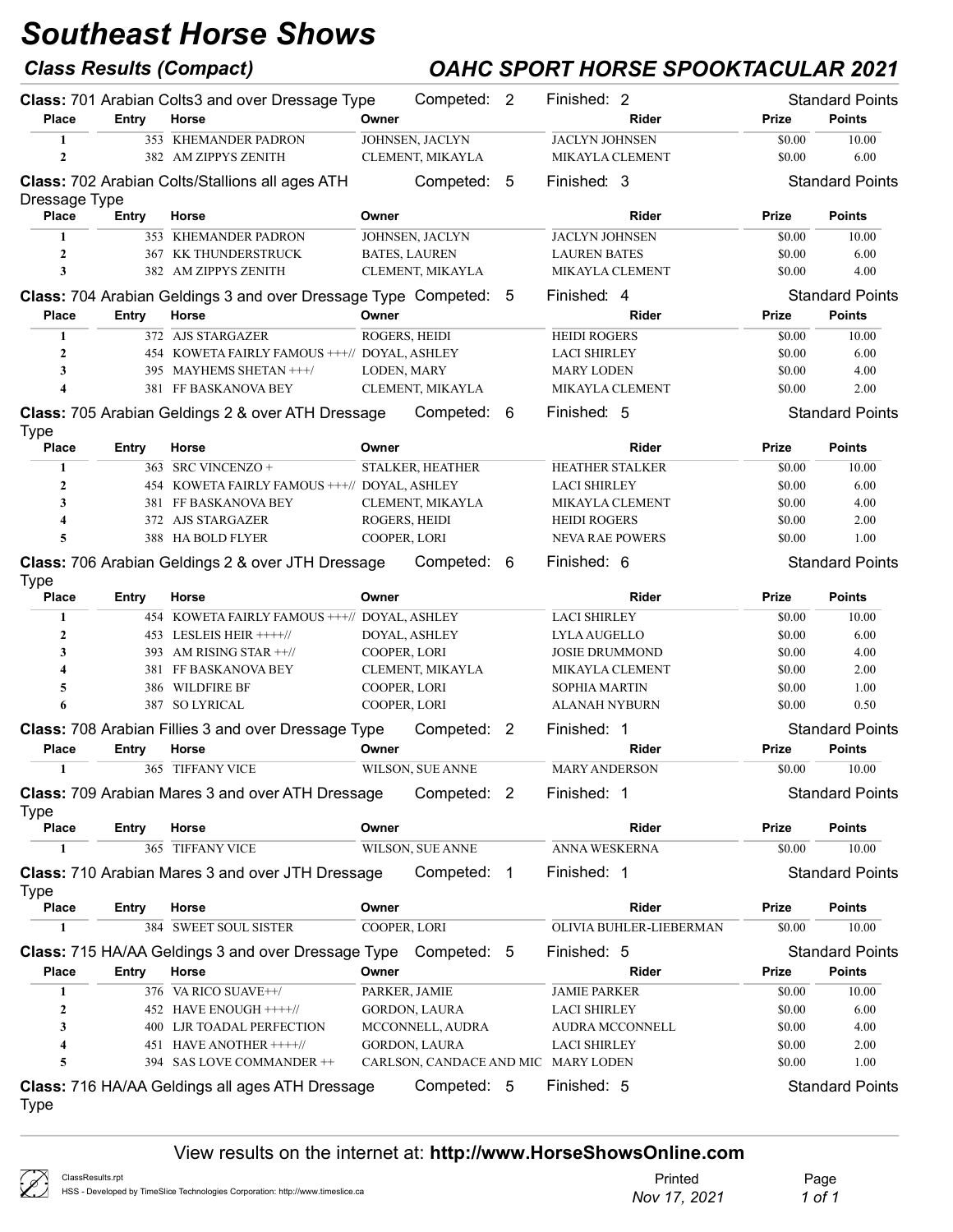## Class Results (Compact) OAHC SPORT HORSE SPOOKTACULAR 2021

| <b>Type</b>          |       | Class: 716 HA/AA Geldings all ages ATH Dressage     |              | Competed: 5                         |                | Finished: 5            |                         |              | <b>Standard Points</b> |
|----------------------|-------|-----------------------------------------------------|--------------|-------------------------------------|----------------|------------------------|-------------------------|--------------|------------------------|
| <b>Place</b>         | Entry | Horse                                               | Owner        |                                     |                |                        | <b>Rider</b>            | Prize        | <b>Points</b>          |
| 1                    |       | 376 VA RICO SUAVE++/                                |              | PARKER, JAMIE                       |                | <b>JAMIE PARKER</b>    |                         | \$0.00       | 10.00                  |
| $\mathbf{2}$         |       | 452 HAVE ENOUGH ++++//                              |              | <b>GORDON, LAURA</b>                |                | <b>LACI SHIRLEY</b>    |                         | \$0.00       | 6.00                   |
| 3                    |       | 400 LJR TOADAL PERFECTION                           |              | MCCONNELL, AUDRA                    |                | <b>AUDRA MCCONNELL</b> |                         | \$0.00       | 4.00                   |
| 4                    |       | 451 HAVE ANOTHER ++++//                             |              | <b>GORDON, LAURA</b>                |                | <b>LACI SHIRLEY</b>    |                         | \$0.00       | 2.00                   |
| 5                    |       | 359 EQ MAGNUM CHARMN EDGE                           |              | <b>KETZNER, WENDY</b>               |                | <b>WENDY KETZNER</b>   |                         | \$0.00       | 1.00                   |
|                      |       | Class: 717 HA/AA Geldings all ages JTH Dressage     |              | Competed: 5                         |                | Finished: 5            |                         |              | <b>Standard Points</b> |
| Type<br><b>Place</b> | Entry | Horse                                               | Owner        |                                     |                |                        | <b>Rider</b>            | Prize        | <b>Points</b>          |
| 1                    |       | 452 HAVE ENOUGH ++++//                              |              | <b>GORDON, LAURA</b>                |                | <b>LACI SHIRLEY</b>    |                         | \$0.00       | 10.00                  |
| $\mathbf{2}$         |       | 451 HAVE ANOTHER ++++//                             |              | GORDON, LAURA                       |                | <b>LACI SHIRLEY</b>    |                         | \$0.00       | 6.00                   |
| 3                    |       | 391 GIANNIS BLAZIN LEGACY+++/ COOPER, LORI          |              |                                     |                | CALEIGH COLEMAN        |                         | \$0.00       | 4.00                   |
| 4                    |       | 392 RESILIENT                                       | COOPER, LORI |                                     |                |                        | VICTORIA REYNOLDS       | \$0.00       | 2.00                   |
| 5                    |       | 383 LF BRIGHT FINALE                                | COOPER, LORI |                                     |                |                        | OLIVIA BUHLER-LIEBERMAN | \$0.00       | 1.00                   |
|                      |       | Class: 719 HA/AA Mare 3 and over Dressage Type      |              | Competed: 3                         |                | Finished: 3            |                         |              | <b>Standard Points</b> |
| <b>Place</b>         | Entry | Horse                                               | Owner        |                                     |                |                        | Rider                   | Prize        | <b>Points</b>          |
| $\mathbf{1}$         |       | 377 HS PENNIESFROMHEAVEN ++++ PARKER, JAMIE         |              |                                     |                | <b>BRIANNA SOLITRO</b> |                         | \$0.00       | 10.00                  |
| $\mathbf{2}$         |       | 379 UFORIC STORM                                    |              | PARKER, JAMIE                       |                | <b>BRIANNA SOLITRO</b> |                         | \$0.00       | 6.00                   |
| 3                    |       | 368 CC SINATRAS GIRL                                |              | <b>BATES, LAUREN</b>                |                | <b>LAUREN BATES</b>    |                         | \$0.00       | 4.00                   |
|                      |       | Class: 720 HA/AA Mare all ages ATH Dressage Type    |              | Competed: 3                         |                | Finished: 3            |                         |              | <b>Standard Points</b> |
| <b>Place</b>         | Entry | Horse                                               | Owner        |                                     |                |                        | Rider                   | Prize        | <b>Points</b>          |
| $\mathbf{1}$         |       | 377 HS PENNIESFROMHEAVEN ++++ PARKER, JAMIE         |              |                                     |                | <b>BRIANNA SOLITRO</b> |                         | \$0.00       | 10.00                  |
| $\mathbf{2}$         |       | 379 UFORIC STORM                                    |              | PARKER, JAMIE                       |                | <b>BRIANNA SOLITRO</b> |                         | \$0.00       | 6.00                   |
| 3                    |       | 368 CC SINATRAS GIRL                                |              | <b>BATES, LAUREN</b>                |                | <b>LAUREN BATES</b>    |                         | \$0.00       | 4.00                   |
|                      |       | Class: 721 HA/AA Mares all ages JTH Dressage Type   |              | Competed: 2                         |                | Finished: 2            |                         |              | <b>Standard Points</b> |
| <b>Place</b>         | Entry | Horse                                               | Owner        |                                     |                |                        | <b>Rider</b>            | Prize        | <b>Points</b>          |
| 1                    |       | 377 HS PENNIESFROMHEAVEN ++++ PARKER, JAMIE         |              |                                     |                | <b>BRIANNA SOLITRO</b> |                         | \$0.00       | 10.00                  |
| $\mathbf{2}$         |       | 379 UFORIC STORM                                    |              | PARKER, JAMIE                       |                | <b>BRIANNA SOLITRO</b> |                         | \$0.00       | 6.00                   |
|                      |       | <b>Class: 722 Opportunity SH in Hand Open Breed</b> |              | Competed: 2                         |                | Finished: 2            |                         |              | <b>Standard Points</b> |
| Dressage Type        |       |                                                     |              |                                     |                |                        |                         |              |                        |
| Place                | Entry | Horse                                               | Owner        |                                     |                |                        | <b>Rider</b>            | Prize        | <b>Points</b>          |
|                      |       | Class: 723 Arab/HA/AA Showmanship JTR               |              | Competed:                           | $\overline{1}$ | Finished: 1            |                         |              | <b>Standard Points</b> |
| <b>Place</b>         | Entry | Horse                                               | Owner        |                                     |                |                        | Rider                   | Prize        | <b>Points</b>          |
|                      |       | 381 FF BASKANOVA BEY                                |              | CLEMENT, MIKAYLA                    |                | MIKAYLA CLEMENT        |                         | \$0.00       | 10.00                  |
|                      |       | Class: 602X Arabian Stallion CH Hunter Type         |              | Competed: 2                         |                | Finished: 2            |                         |              | <b>Standard Points</b> |
| <b>Place</b>         | Entry | Horse                                               | Owner        |                                     |                |                        | Rider                   | <b>Prize</b> | <b>Points</b>          |
| 1                    |       | 353 KHEMANDER PADRON                                |              | JOHNSEN, JACLYN                     |                | <b>JACLYN JOHNSEN</b>  |                         | \$0.00       | 10.00                  |
| 2                    |       | 367 KK THUNDERSTRUCK                                |              | <b>BATES, LAUREN</b>                |                | <b>LAUREN BATES</b>    |                         | \$0.00       | 6.00                   |
|                      |       | <b>Class: 606X Arabian Gelding CH Hunter Type</b>   |              | Competed: 2                         |                | Finished: 2            |                         |              | <b>Standard Points</b> |
| <b>Place</b>         | Entry | Horse                                               | Owner        |                                     |                |                        | Rider                   | Prize        | <b>Points</b>          |
| 1                    |       | 395 MAYHEMS SHETAN +++/                             | LODEN, MARY  |                                     |                | <b>MARY LODEN</b>      |                         | \$0.00       | 10.00                  |
| 2                    |       | 381 FF BASKANOVA BEY                                |              | CLEMENT, MIKAYLA                    |                | MIKAYLA CLEMENT        |                         | \$0.00       | 6.00                   |
|                      |       | <b>Class: 610X Arabian Mare CH Hunter Type</b>      |              | Competed: 2                         |                | Finished: 2            |                         |              | <b>Standard Points</b> |
| <b>Place</b>         | Entry | Horse                                               | Owner        |                                     |                |                        | Rider                   | Prize        | <b>Points</b>          |
| 1                    |       | 455 DB CRYSTAL POSSESION                            | HARLEY, NAN  |                                     |                | <b>LAURIE SALMI</b>    |                         | \$0.00       | 10.00                  |
| $\mathbf{2}$         |       | 397 JEWELS AFIRE +/                                 |              | MUSCOLO, MARCY                      |                | MARCY MUSCOLO          |                         | \$0.00       | 6.00                   |
|                      |       | Class: 617X H/A Arabian Gelding CH Hunter Type      |              | Competed: 2                         |                | Finished: 2            |                         |              | <b>Standard Points</b> |
| <b>Place</b>         | Entry | Horse                                               | Owner        |                                     |                |                        | Rider                   | Prize        | Points                 |
| 1                    |       | 394 SAS LOVE COMMANDER ++                           |              | CARLSON, CANDACE AND MIC MARY LODEN |                |                        |                         | \$0.00       | 10.00                  |
| 2                    |       | 452 HAVE ENOUGH ++++//                              |              | GORDON, LAURA                       |                | <b>LAURA GORDON</b>    |                         | \$0.00       | 6.00                   |

| $\mathscr{D}$<br>ClassResults.rpt<br>HSS - Developed by TimeSlice Technologies Corporation: http://www.timeslice.ca | Printec<br>Nov 17, 2021 | Page<br>1 of 1 |
|---------------------------------------------------------------------------------------------------------------------|-------------------------|----------------|
|---------------------------------------------------------------------------------------------------------------------|-------------------------|----------------|